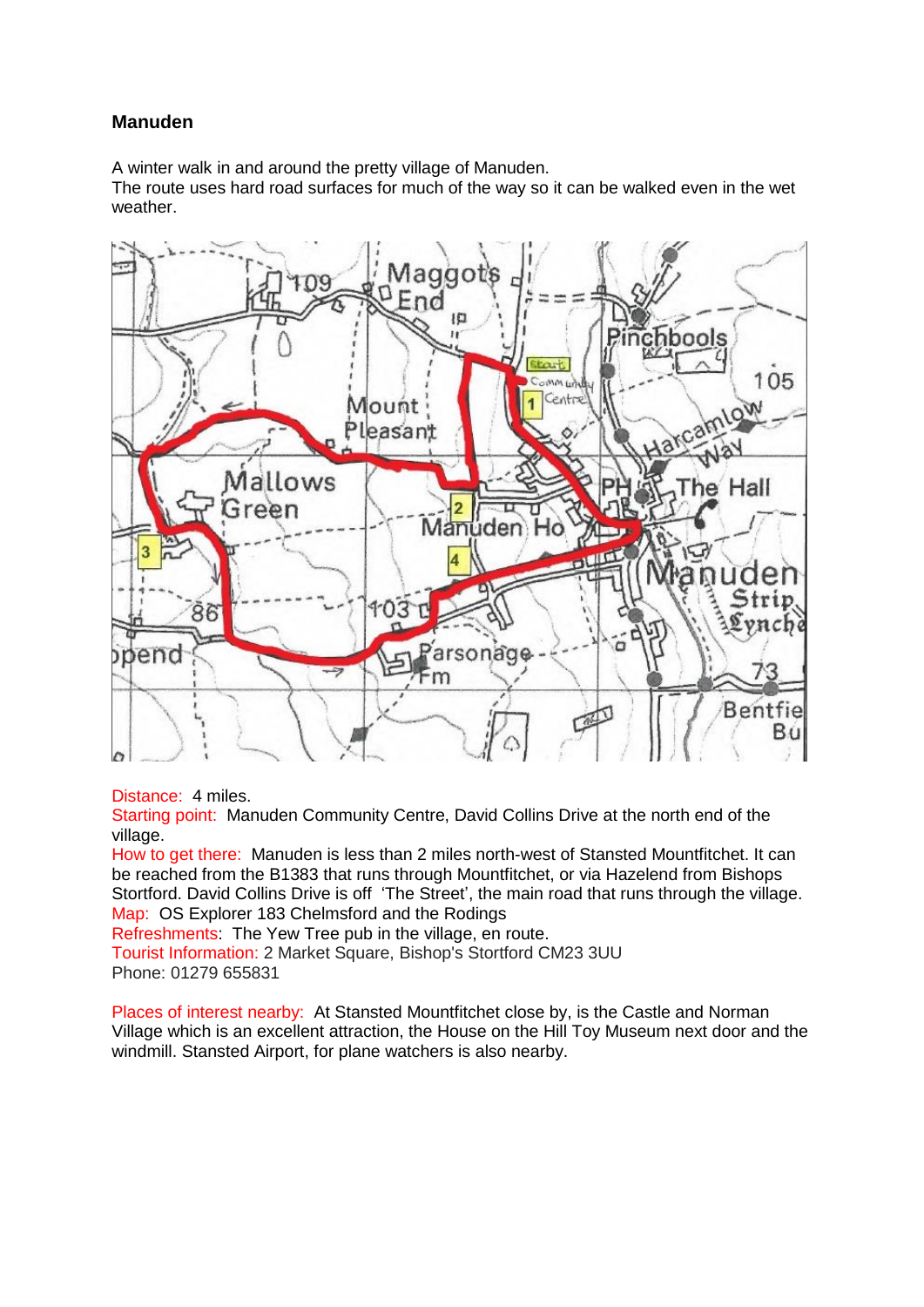## **The Walk**

**1.** Exit from the Community centre, turning right out of David Collins Drive using the wide grass verge and at the road junction turn left towards the unfortunately named 'Maggots End'. Head up the lane for a little way then take the next turning left along a narrow lane which soon provides good views of the village to the left. Continue to the next road junction and turn right along a leafy lane (Butt Lane).

**2.** The lane bends sharp right then left. After some distance you reach some houses and the route ahead becomes an unmade surface. The sheltered path opens out with a large field to the left. Continue on and where the track bends left go straight ahead along a wide grass path. Follow this until you reach a junction of tracks at the bottom. Go straight on but then immediately go left up the bank where there is a footpath way-marker post. Follow along the edge of a huge field on a wide grass path which narrows towards



the far end, where it emerges onto a wide dirt track. Bear right to the tarmac road at Mallows Green.



**3.** Turn left along the road. Go over the road bridge and then the lane bends right. Pass a cottage and proceed to the next road junction at the Uppend sign. Go straight ahead, continuing past Parsonage Farm. Pass a cottage on the left and then immediately after a second house on the left, Ark End, look out for a footpath through the trees which is part of the Harcamlow Way, a long footpath trail (If it is very wet weather you can continue along the lane into the village). Where the trees end, turn right across the crop field, taking you to the lane at the other end.

**4.** Go straight over following footpath no. 23 running from Harlow to Cambridge. Go gently down along the field edge. At the end go almost straight over through the church yard. Continue on to the pretty parish church of St Mary the Virgin which is usually open if you would like to visit. Leave the church yard by the gate at the end and be careful